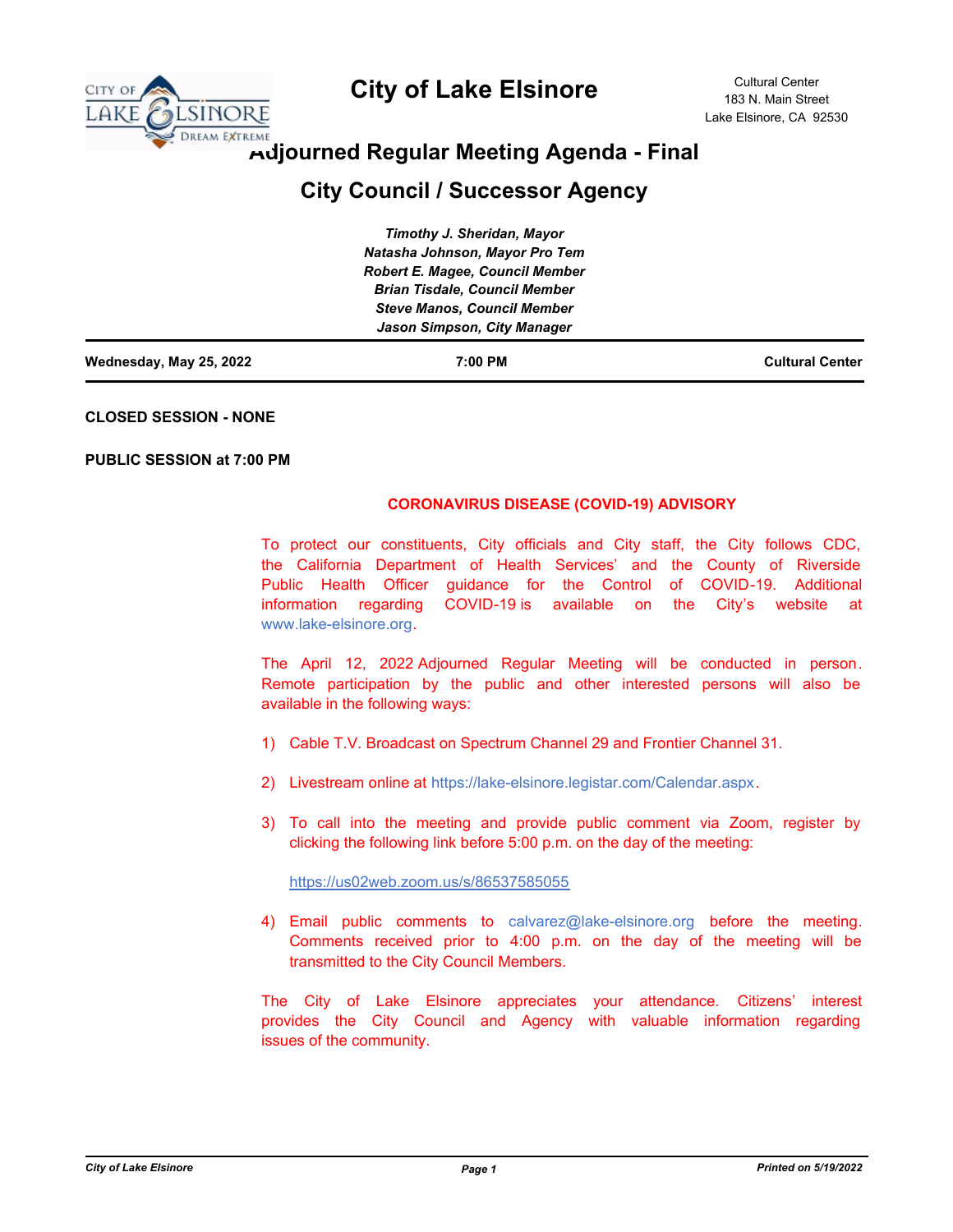Meetings are held on the 2nd and 4th Tuesday of every month. The agenda is posted 72 hours prior to each meeting outside of City Hall. The agenda and related reports are also available on the City's website at www.Lake-Elsinore.org. Any writings distributed to the City Council within 72 hours of the meeting will be made available to the public at the time it is distributed to the City Council.

In compliance with the Americans with Disabilities Act, any person with a disability who requires a modification or accommodation in order to participate in a meeting should contact the City Clerk's Department at (951) 674-3124 Ext. 269, at least 48 hours before the meeting to make reasonable arrangements to ensure accessibility.

## **CITY VISION STATEMENT**

The City of Lake Elsinore will be the ultimate lake destination where all can live, work and play, build futures and fulfill dreams.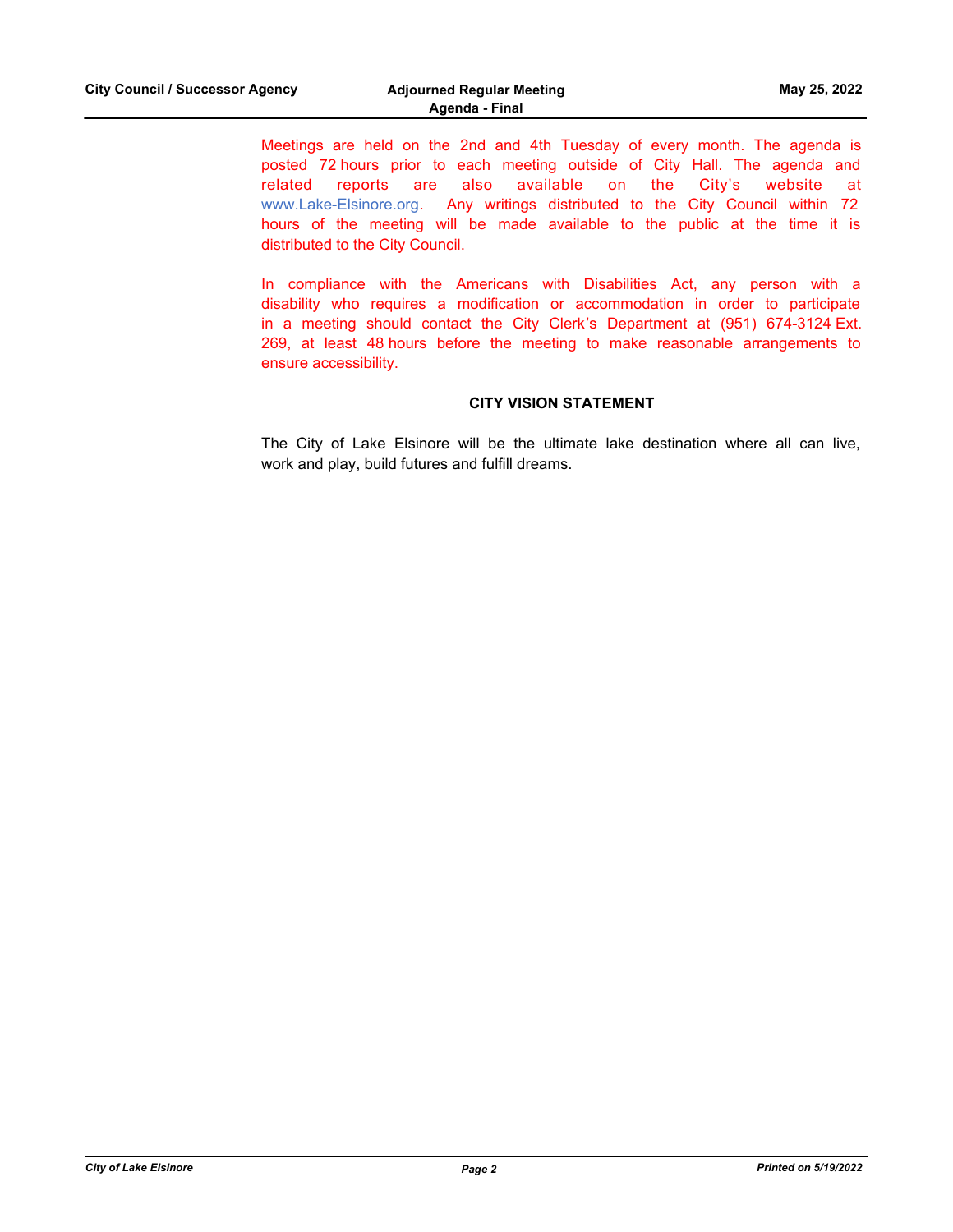# **CALL TO ORDER - 7:00 P.M.**

*The Regular Meetings of the City Council and the Successor Agency will be called to order.*

#### **PLEDGE OF ALLEGIANCE**

#### **INVOCATION – MOMENT OF SILENCE**

#### **ROLL CALL**

#### **PUBLIC COMMENTS – NON-AGENDIZED ITEMS – 1 MINUTE**

*(Please read & complete a Request to Address the City Council/Successor Agency form prior to the start of the meeting and turn it in to the City Clerk/Clerk. The Mayor/Chair or City Clerk/Clerk will call on you to speak.)*

## **CITY COUNCIL CONSENT CALENDAR**

*(All matters on the Consent Calendar are approved in one motion, unless a Council Member or any member of the public requests separate action on a specific item.)*

| 1) |                     | Minutes of the Regular City Council Meeting of May 10, 2022 |  |
|----|---------------------|-------------------------------------------------------------|--|
|    | <b>Attachments:</b> | Approve the Minutes.<br>05-10-2022 Draft Minutes            |  |
| 2) |                     | CC Warrant List Dated April 22, 2022 to April 28, 2022      |  |
|    |                     | Receive and file.                                           |  |
|    | <b>Attachments:</b> | <b>CC Warrant List - SR</b>                                 |  |
|    |                     | <b>CC Warrant List - Exhibit A - Summary</b>                |  |
|    |                     | <b>CC Warrant List - Exhibit B - Listing</b>                |  |
| 3) |                     | CC Warrant List Dated April 29, 2022 to May 05, 2022        |  |
|    |                     | Receive and file.                                           |  |
|    | Attachments:        | <b>CC Warrant List - SR</b>                                 |  |
|    |                     | <b>CC Warrant List - Exhibit A - Summary</b>                |  |
|    |                     | <b>CC Warrant List - Exhibit B - Listing</b>                |  |
| 4) |                     | <b>CC Investment Report for April 2022</b>                  |  |
|    |                     | Receive and file the Investment Report for April 2022.      |  |
|    | <b>Attachments:</b> | <b>CC Investment Report - SR</b>                            |  |
|    |                     | <b>CC Investment Report - Exhibit A - Report</b>            |  |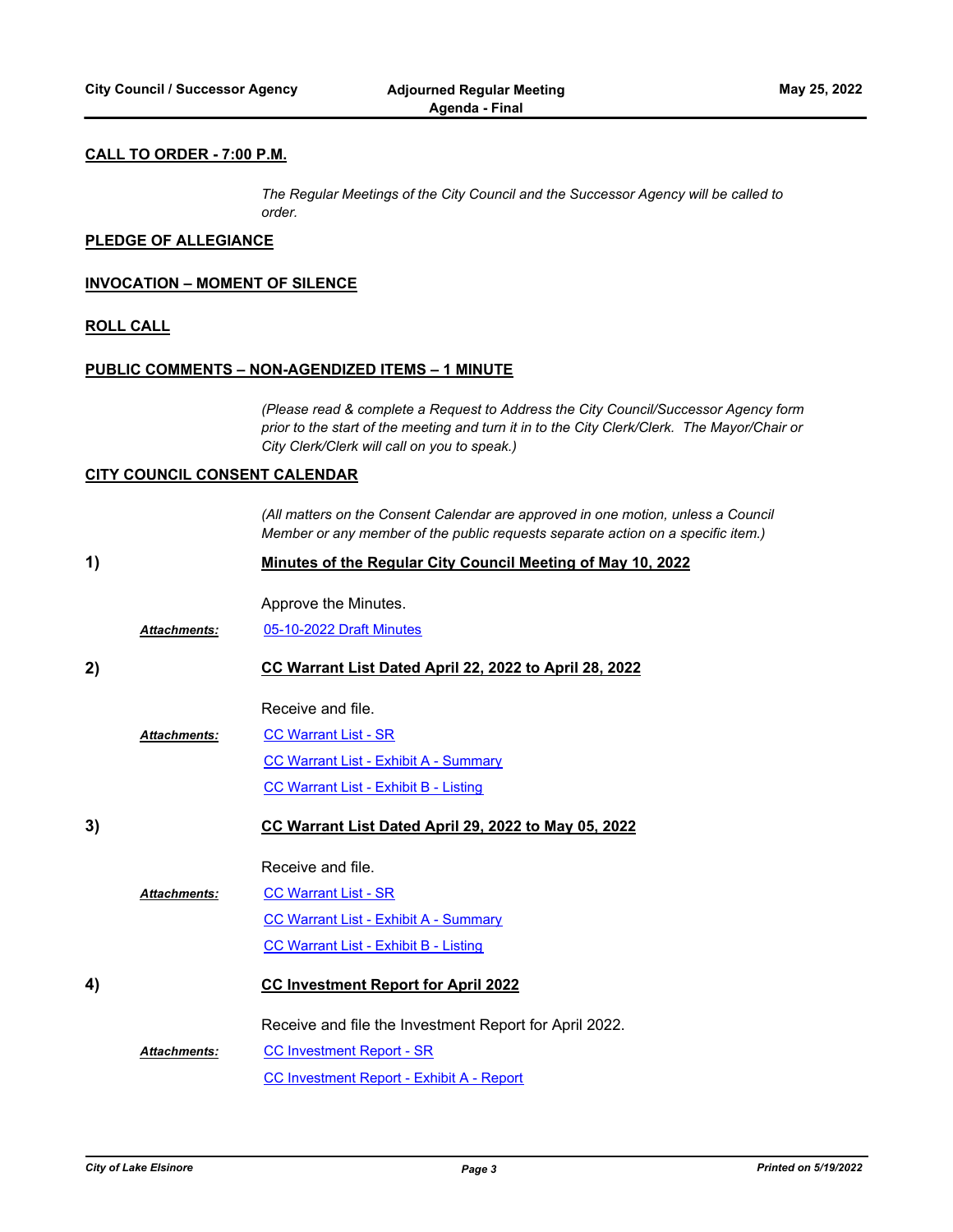# **5) By-District Appointments for Planning Commission and Public Safety Advisory Commission**

Adopt a revised Council Policy No. 200-5A regarding Commission Appointments to formalize the City Council's direction to convert to by-district Commission appointments and allow Council Members to appoint someone from outside of their District should they not receive an application from anyone within their District.

[By-District Commission Appointments - SR](http://lake-elsinore.legistar.com/gateway.aspx?M=F&ID=47a41f21-aa8a-433e-ab49-0366fd0fa520.docx) [By-District Commission Appointments - Exhibit A - Redlined Policy](http://lake-elsinore.legistar.com/gateway.aspx?M=F&ID=7036fd9d-c9e0-4f38-8b06-2548f55465d6.docx) *Attachments:*

**6) Contract with All American Asphalt for the Downtown Pavement Rehabilitation SB-1 Project CIP No. Z10059**

- 1. Approve and authorize the City Manager to execute a Public Works Construction Agreement with All American Asphalt in the amount of \$1,964,431.45 for the Downtown Pavement Rehabilitation SB-1 Project CIP No. Z10059;
- 2. Authorize the City Manager to execute change orders not to exceed 10% contingency amount of \$196,443.15; and
- 3. Authorize City Engineer to record the Notice of Completion once it is determined the work is complete and the improvements are accepted into the City maintained roadway network.
- [Downtown Pavement Rehab SB-1 SR](http://lake-elsinore.legistar.com/gateway.aspx?M=F&ID=5d938a4d-5856-441c-aca2-1ecf9931afc3.doc) *Attachments:*

[Downtown Pavement Rehab SB-1 - Exhibit A Agreement](http://lake-elsinore.legistar.com/gateway.aspx?M=F&ID=bc58936f-382c-48f4-aaf1-980615b21d12.docx)

[Downtown Pavement Rehab SB-1 - Exhibit B Project Map](http://lake-elsinore.legistar.com/gateway.aspx?M=F&ID=a35b9e1b-2fb3-4980-a96f-11f0e5bfab39.pdf)

**[Backup to Exhibit A](http://lake-elsinore.legistar.com/gateway.aspx?M=F&ID=4f0e79a9-80a7-4c01-8315-5cf2d71c97c6.pdf)** 

# **7) Road Closures for 2022 Lake Elsinore Car Shows**

Approve temporary road closures on Main Street and Graham Avenue as identified in the Car Show Traffic Plan on June 25, July 23, and August 27 starting at 4:00 pm.

[2022 Car Show Road Closures - SR](http://lake-elsinore.legistar.com/gateway.aspx?M=F&ID=c3d45c24-5972-424b-9299-4e6a7e90f153.doc) [2022 Car Show Road Closures - Exhibit A - Traffic Plan](http://lake-elsinore.legistar.com/gateway.aspx?M=F&ID=c51fdb43-1652-403c-b90f-ec2323cf8547.docx) *Attachments:*

**8) Agreement for Wildland Protection Services**

Adopt A RESOLUTION OF THE CITY COUNCIL OF THE CITY OF LAKE ELSINORE, CALIFORNIA, APPROVING THE CALIFORNIA DEPARTMENT OF FORESTRY AND FIRE AGREEMENT FOR WILDLAND PROTECTION SERVICES FOR THE FISCAL YEAR 2022-2023; and authorize the City Manager to Execute the Agreement.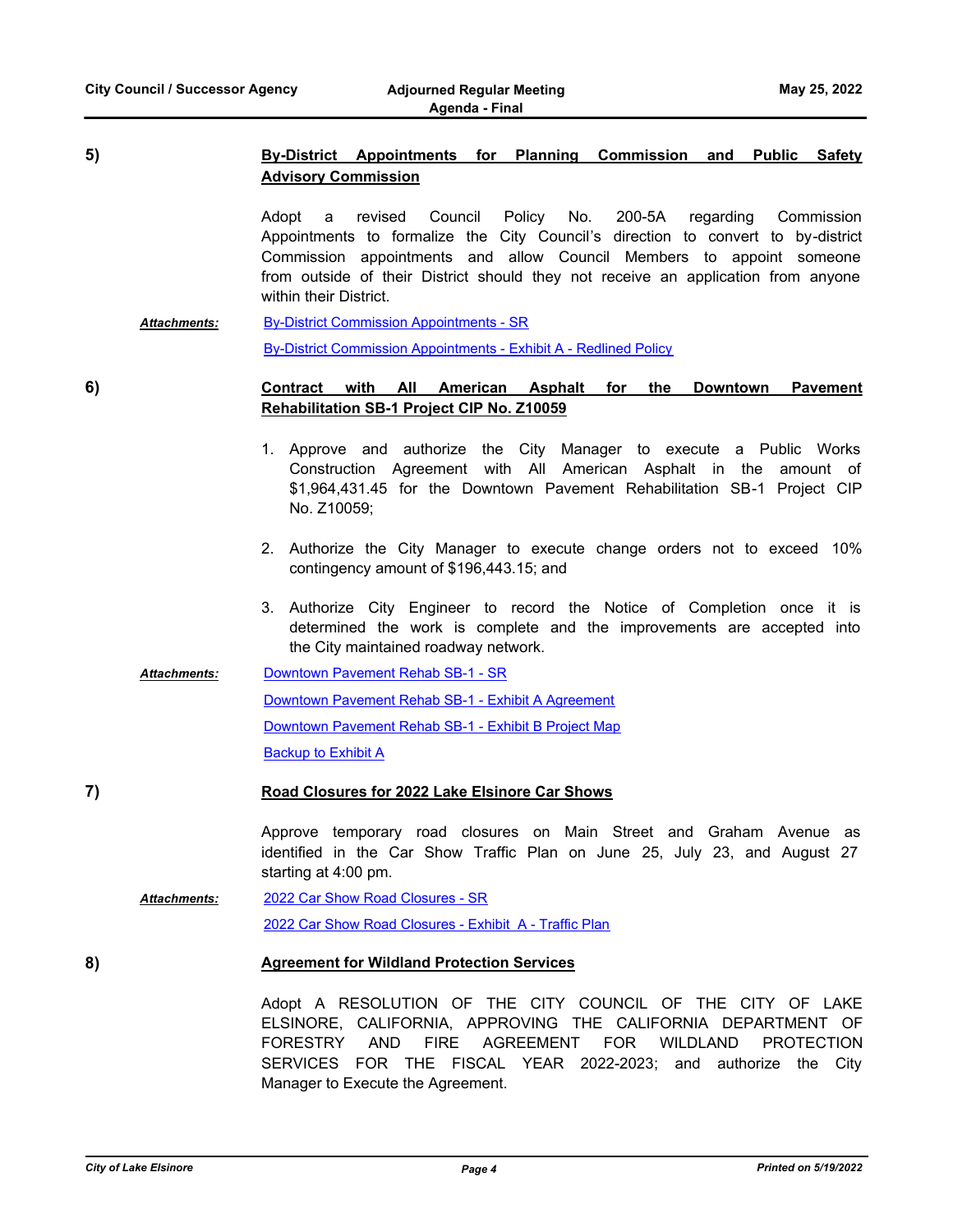| <b>Attachments:</b> | <b>Wildland Agreement - SR</b>                                  |  |
|---------------------|-----------------------------------------------------------------|--|
|                     | Wildland Agreement - Exhibit A - Resolution Approving Agreement |  |
|                     | Wildland Agreement - Exhibit B - Reimbursement Agreement        |  |
|                     | Wildland Agreement - Exhibit C - Budget Plan                    |  |
|                     | Wildland Agreement - Exhibit D - Map                            |  |
|                     | Wildland Agreement - Exhibit E - Response Plan                  |  |
|                     | Wildland Agreement - Exhibit F - Operating Plan                 |  |

# **9) Agreement with United Carports, LLC for the City Emergency Operation Center Building Project (CIP Project #Z20036)**

- 1. Approve and Authorize the City Manager to execute a Public Works Agreement with United Carports LLC in an amount not to exceed \$365,000.00 in such final form as approved by the City Attorney; and
- 2. Authorize the City Manager to execute Change Orders not to exceed a 10% contingency amount of \$36,500.00 for construction uncertainties and adjustments.
- [EOC Building Project SR](http://lake-elsinore.legistar.com/gateway.aspx?M=F&ID=d519cee0-ca48-4c60-bb5a-33dcc44c1567.docx) [EOC Building Project - Exhibit A - Agreement](http://lake-elsinore.legistar.com/gateway.aspx?M=F&ID=362d123e-9e4d-41af-bba1-932ffc5da561.docx) [EOC Building Project - Exhibit B - Proposal](http://lake-elsinore.legistar.com/gateway.aspx?M=F&ID=24a660d0-105b-4715-922e-94784eef7a7b.pdf) *Attachments:*

**10) Professional Services Agreement with ProStaff, LLC for Project** 

# **Management and Construction Management Services on City Capital Improvement Projects**

Approve and authorize the City Manager to execute an Agreement by and Between ProStaff LLC and the City of Lake Elsinore in an annual amount not to exceed \$284,500.00 for Project and Construction Management Services on City Capital Improvement Projects in such final form as approved by the City Attorney.

[ProStaff Professional Services - SR](http://lake-elsinore.legistar.com/gateway.aspx?M=F&ID=a39266d8-4832-4314-9b57-12a0ce126911.docx) [ProStaff Professional Services - Exhibit A - Agreement](http://lake-elsinore.legistar.com/gateway.aspx?M=F&ID=aaff5a15-9821-433a-bd75-c612a8c6000e.docx) [ProStaff Professional Services - Exhibit B - Scope of Work](http://lake-elsinore.legistar.com/gateway.aspx?M=F&ID=8592f670-a1a4-44c0-83ae-a033da1ab596.docx) *Attachments:*

## **SUCCESSOR AGENCY CONSENT CALENDAR**

| 11) |                                                        | <u>Minutes of the Regular Successor Agency Meeting of May 10, 2022</u> |  |
|-----|--------------------------------------------------------|------------------------------------------------------------------------|--|
|     |                                                        | Approve the Minutes.                                                   |  |
|     | <b>Attachments:</b>                                    | 05-10-2022 Draft Minutes                                               |  |
| 12) | SA Warrant List Dated April 22, 2022 to April 28, 2022 |                                                                        |  |

Receive and file.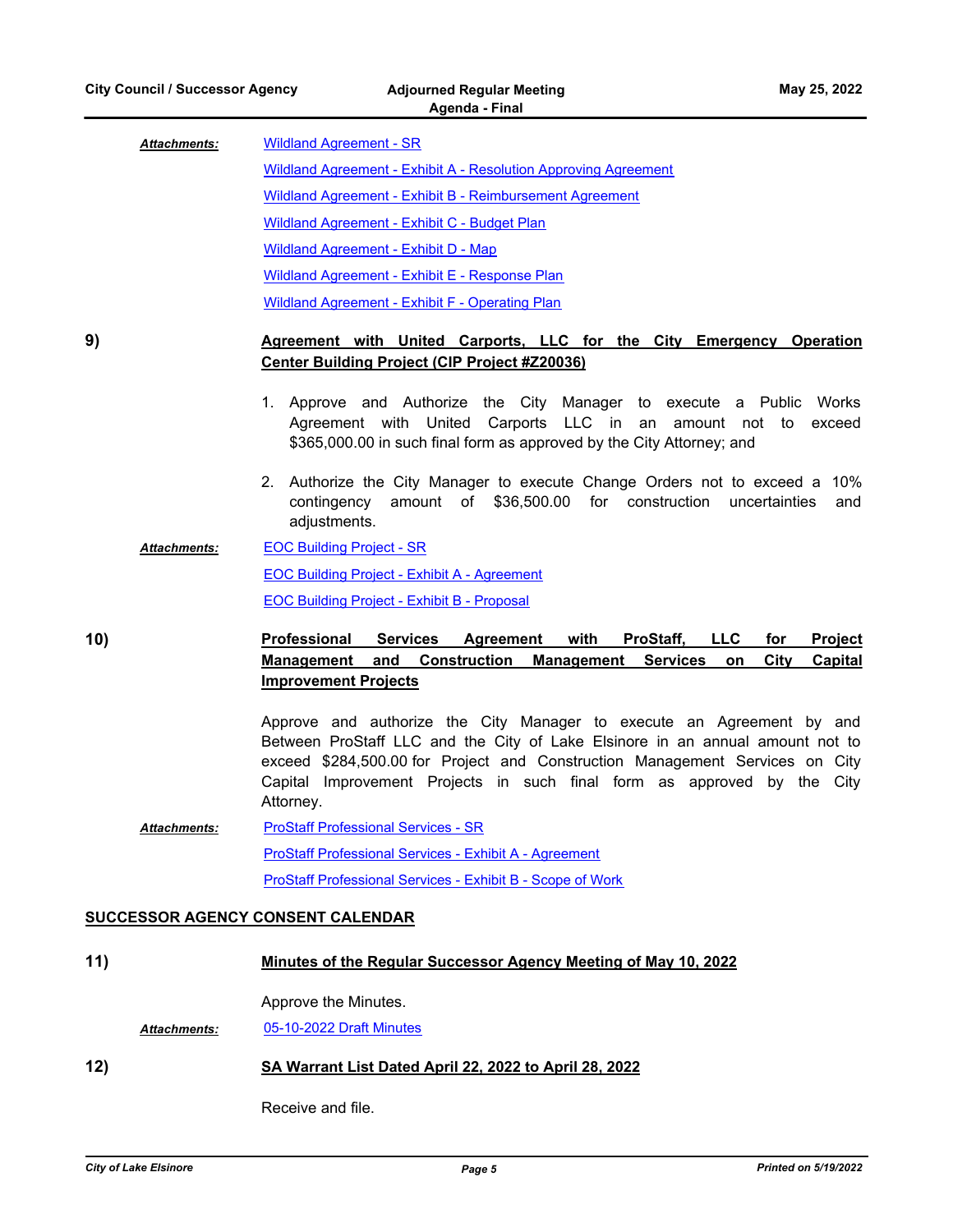|     |                     | Agenua - Finai                                                                                                                                                                                                                                                                                                                                                                                                      |
|-----|---------------------|---------------------------------------------------------------------------------------------------------------------------------------------------------------------------------------------------------------------------------------------------------------------------------------------------------------------------------------------------------------------------------------------------------------------|
|     | <b>Attachments:</b> | <b>SA Warrant List - SR</b>                                                                                                                                                                                                                                                                                                                                                                                         |
|     |                     | <b>SA Warrant List - Exhibit A - Summary</b>                                                                                                                                                                                                                                                                                                                                                                        |
|     |                     | <b>SA Warrant List - Exhibit B - Listing</b>                                                                                                                                                                                                                                                                                                                                                                        |
| 13) |                     | SA Warrant List Dated April 29, 2022 to May 05, 2022                                                                                                                                                                                                                                                                                                                                                                |
|     |                     | Receive and file.                                                                                                                                                                                                                                                                                                                                                                                                   |
|     | <b>Attachments:</b> | <b>SA Warrant List - SR</b>                                                                                                                                                                                                                                                                                                                                                                                         |
|     |                     | <b>SA Warrant List - Exhibit A - Summary</b>                                                                                                                                                                                                                                                                                                                                                                        |
|     |                     | <b>SA Warrant List - Exhibit B - Listing</b>                                                                                                                                                                                                                                                                                                                                                                        |
| 14) |                     | <b>SA Investment Report for April 2022</b>                                                                                                                                                                                                                                                                                                                                                                          |
|     |                     | Receive and file the Investment Report for April 2022.                                                                                                                                                                                                                                                                                                                                                              |
|     | <b>Attachments:</b> | <b>SA Investment Report - SR</b>                                                                                                                                                                                                                                                                                                                                                                                    |
|     |                     | <b>SA Investment Report - Exhibit A - Report</b>                                                                                                                                                                                                                                                                                                                                                                    |
| 15) |                     | Professional<br>Services Agreement<br>with<br><b>HDL</b><br>Coren<br>&<br>Cone<br>for<br><b>Property Tax Management, Information, and Audit Services</b>                                                                                                                                                                                                                                                            |
|     |                     | Approve and authorize the Executive Director to execute and implement an<br>agreement with HDL Coren & Cone, to provide property tax management,<br>secured and unsecured parcels audits, assessment district processing, budget<br>projections, Successor Agency services, and bond fiscal analysis in an annual<br>amount not to exceed \$100,000.00 and in such final form as approved by the<br>Agency Council. |
|     | <b>Attachments:</b> | <b>HDL Coren &amp; Cone Agreement - SR</b>                                                                                                                                                                                                                                                                                                                                                                          |
|     |                     | <b>HDL Coren &amp; Cone Agreement - Exhibit A - Scope of Services</b>                                                                                                                                                                                                                                                                                                                                               |
|     |                     | HDL Coren & Cone Agreement - Exhibit B - Agreement                                                                                                                                                                                                                                                                                                                                                                  |
| 16) |                     | <b>Services</b><br><u>Professional</u><br><b>Agreement</b><br>with<br>ProStaff,<br><b>LLC</b><br>for<br><b>Project</b><br><b>Management</b><br>and<br><b>Construction</b><br><b>Services</b><br><b>Diamond</b><br><b>Management</b><br>on<br><b>Stadium Capital Improvement Projects</b>                                                                                                                            |
|     |                     | Approve and authorize the Executive Director to execute a Professional<br>Services Agreement with ProStaff, LLC in an annual amount not to exceed<br>\$125,000.00 for Project Management Services on Diamond Stadium Capital<br>Improvement Projects in such final form as approved by the Agency Counsel.                                                                                                          |
|     | Attachments:        | <b>ProStaff Professional Services - SR</b>                                                                                                                                                                                                                                                                                                                                                                          |
|     |                     | <b>ProStaff Professional Services - Exhibit A - Agreement</b>                                                                                                                                                                                                                                                                                                                                                       |
|     |                     | <b>ProStaff Professional Services - Exhibit B - Scope of Services</b>                                                                                                                                                                                                                                                                                                                                               |